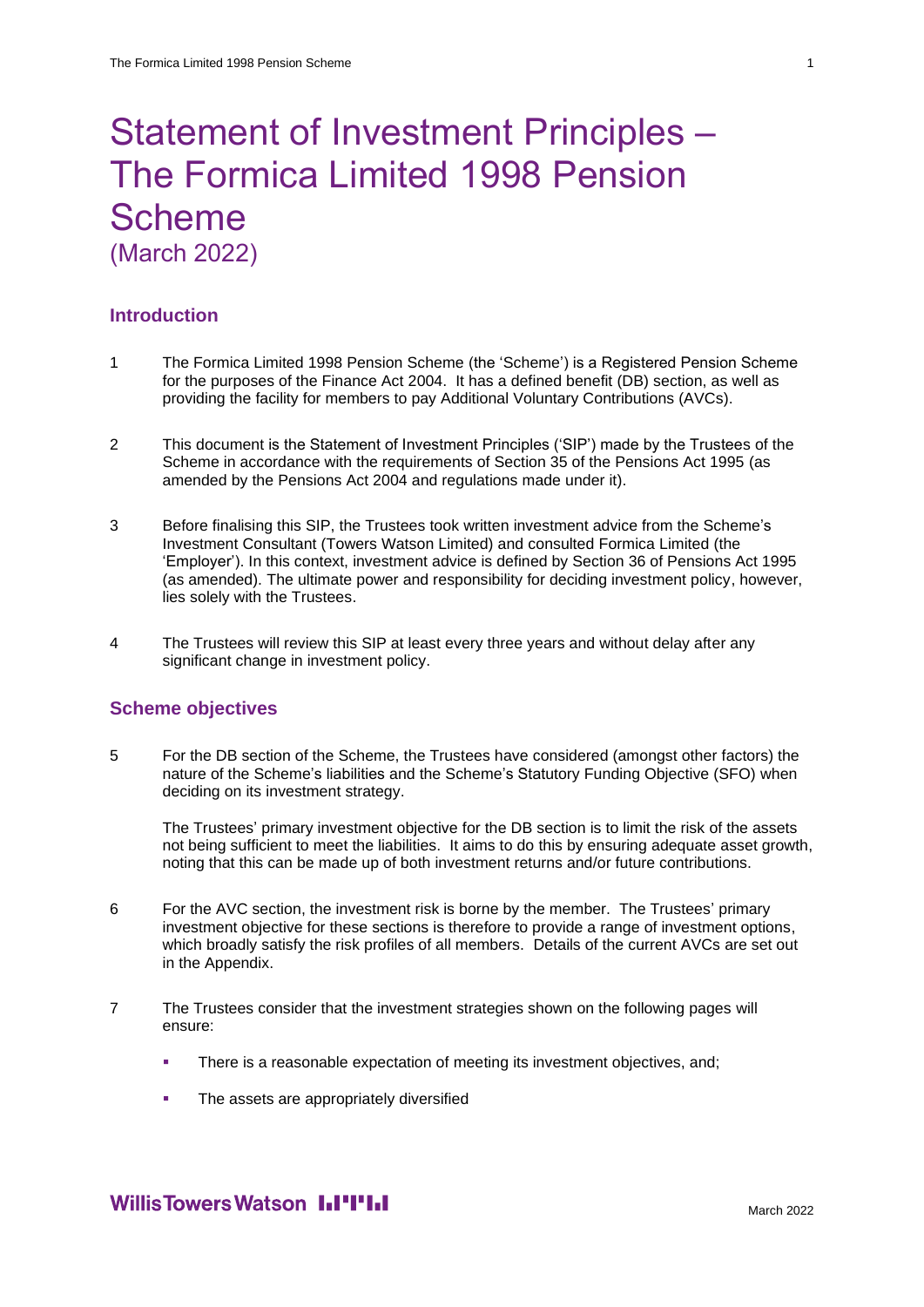#### **Investment strategy**

- 8 In December 2021, the Trustee purchased a pensioner buy-in insurance policy from Just Retirement Limited in order to address the interest rate, inflation and mortality risk associated with these liabilities of the DB section.
- 9 The target asset strategy for the remainder of the assets held by the Trustees in the DB section is shown in the table below. The funds selected are all managed by BlackRock Investment Management (UK) Limited (the 'Investment Manager'). The funds are expected to deliver their benchmark index return, before the deduction of fees.

#### **Target allocation**

| <b>Fund</b>                                                                | <b>Target</b><br><b>Allocation</b><br>$\%$ | <b>Rebalancing</b><br>ranges<br>$(+/-)$ % | <b>Benchmark Index Return</b>                                           |
|----------------------------------------------------------------------------|--------------------------------------------|-------------------------------------------|-------------------------------------------------------------------------|
| <b>Equities</b>                                                            | 40.0                                       |                                           |                                                                         |
| Aquila Life UK Index Equity<br><b>Index Fund</b>                           | 5.0                                        | 0.75                                      | <b>FTSE All Share</b>                                                   |
| <b>Aquila Life Currency</b><br><b>Hedged US Equity Index</b><br>Fund       | 8.4                                        | 0.75                                      | FTSE Developed United States Net TR<br>95% Hedged to GBP                |
| Aquila Life US Index Equity<br>Index Fund                                  | 8.4                                        | 0.75                                      | <b>FTSE USA</b>                                                         |
| Aquila Life Currency<br><b>Hedged European Equity</b><br><b>Index Fund</b> | 6.7                                        | 0.75                                      | FTSE All World Developed Europe Ex UK<br>TR 95% Net Hedged to GBP       |
| Aquila Life European Equity<br><b>Index Fund</b>                           | 6.7                                        | 0.75                                      | FTSE All World Developed Europe ex-UK                                   |
| Aquila Life Currency<br><b>Hedged Japanese Equity</b><br>Index Fund        | 1.3                                        | 0.75                                      | FTSE Developed - Japan 95% Net<br>Hedged to GBP                         |
| Aquila Life Japanese Equity<br><b>Index Fund</b>                           | 1.3                                        | 0.75                                      | FTSE Japan                                                              |
| Aquila Life Currency<br><b>Hedged Pacific Rim Equity</b><br>Index Fund     | 1.1                                        | 0.75                                      | FTSE All World Developed Asia Pacific Ex<br>Japan 95% Net Hedged to GBP |
| Aquila Life Pacific Rim<br><b>Equity Index Fund</b>                        | 1.1                                        | 0.75                                      | FTSE All World Developed Asia Pacific<br>ex-Japan                       |
| <b>Bonds</b>                                                               | 60.0                                       |                                           |                                                                         |
| Aquila Life Over 15 years<br>Corporate Bond Index Fund                     | 12.5                                       | 1.5                                       | iBoxx £ non-gilts over 15 Years                                         |
| Aquila Life Over 15 years<br><b>UK Gilt Index Fund</b>                     | 12.5                                       | 1.5                                       | <b>FTSE Actuaries UK Conventional Gilts</b><br>over 15 Years            |
| Aquila Life All Stocks UK<br>Index Linked Gilt Index<br>Fund               | 35.0                                       | 1.5                                       | FTSE UK Gilts Index Linked All Stocks                                   |

- 10 Rebalancing arrangements are in place, with the Investment Manager responsible for ensuring that the Scheme's exposure to each asset class stays within the ranges above. The Trustees also monitor the allocation within each section and takes action, as required.
- 11 The Scheme will also hold assets in cash and other money market instruments from time to time as may be deemed appropriate. The Trustees' policy is that there will be sufficient investments in liquid or readily realisable assets to meet cashflow requirements in foreseeable circumstances so that the realisation of assets will not disrupt the Scheme's overall

## **WillisTowersWatson I.I'I'I.I**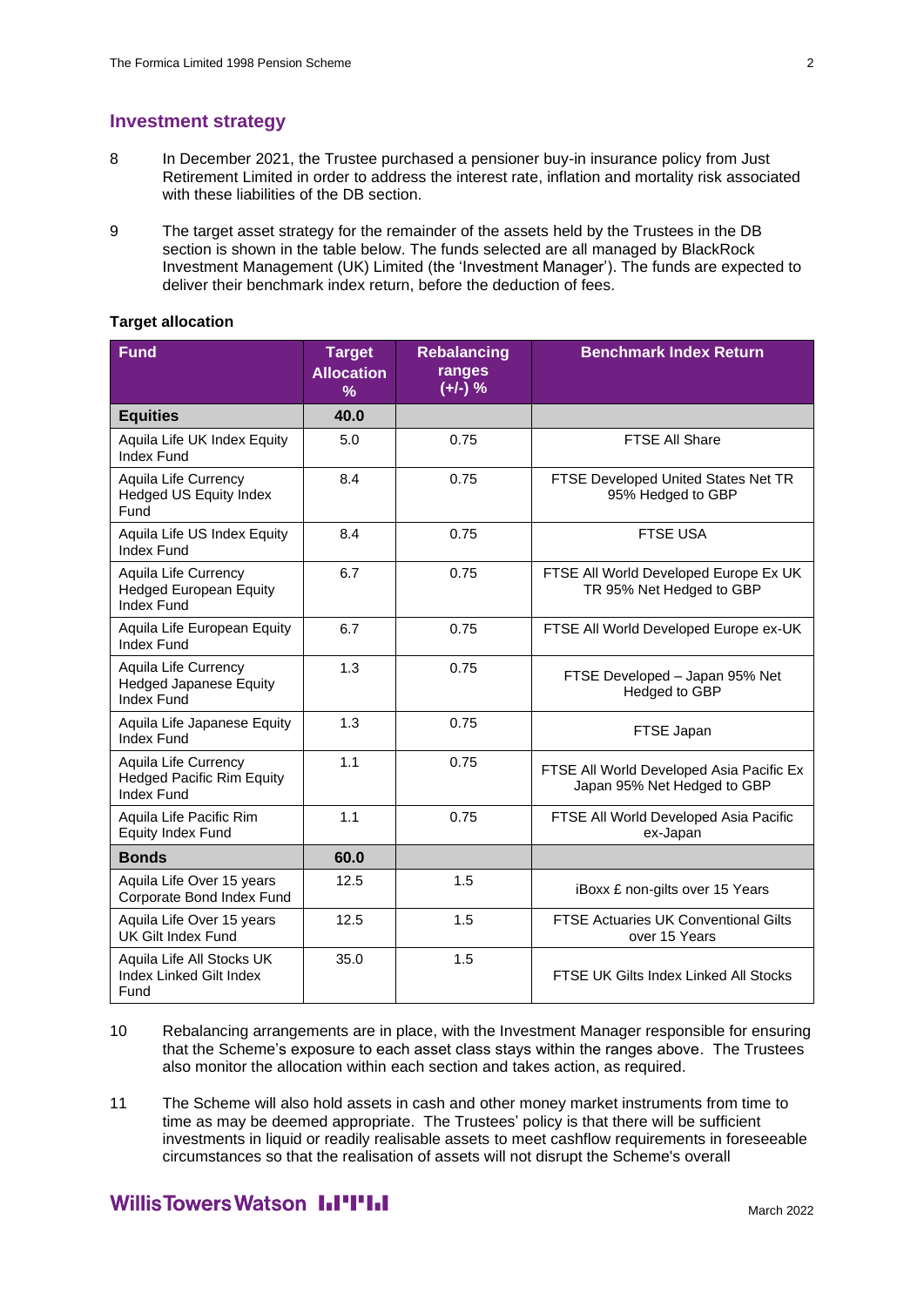investments, where possible. The Trustees, together with the Scheme's administrators, will hold sufficient cash to meet benefit and other payment obligations.

12 The responsibility for buying and selling investments has been delegated to the Investment Manager based on the ranges above.

#### **Other investment policies**

- 13 The Trustees consider long-term sustainability to be an important and relevant issue to consider in the selection, retention and realisation of the Scheme's investments.
- 14 In particular the Trustees recognise that an investment's financial success can be influenced by a wide range of factors including environmental, social and governance (ESG), including climate change.
- 15 The Trustees consider these issues having regard to the length of time that is needed for the funding of benefits by the Scheme's investments.
- 16 The Trustees therefore believe that ESG considerations are important aspects of responsible financial risk management in order to protect and enhance the value of investments and should improve long-term outcomes.
- 17 The Trustees invest the assets of the Scheme on an index-tracking basis and a buy-in insurance policy. As a result, the Scheme cannot directly take account of social, environmental or ethical considerations in the selection, retention and realisation of individual investments.
- 18 The Trustees have delegated the responsibility of considering day to day ESG integration to the Investment Manager and encourage them to document how they are progressing ESG issues.
- 19 The Trustees and the Investment Manager do not explicitly take into account the views of Scheme members and beneficiaries in relation to ESG, climate change and other non-financial matters.

#### **Investment managers**

- 20 In accordance with the Financial Services and Markets Act 2000, the Trustees will set general investment policy, but will delegate the responsibility for selection of specific investments to an appointed investment manager or managers. The managers shall provide the skill and expertise necessary to manage the investments of the Scheme competently.
- 21 The Trustees are not involved in the managers' day-to-day method of operation and does not directly seek to influence attainment of their performance targets. The Trustees will, however, monitor the performance of each manager relative to its benchmark.
- 22 The Scheme owns units in the pooled funds in which it is invested. Consequently, it does not own the underlying assets of the funds. Therefore, the responsibility for exercising and directing voting rights acquired through the Scheme's investments is delegated to the managers. The Trustees expect that, as part of its wider governance of the pooled funds, and as one of the largest institutional investors in the UK, the Investment Manager will continue its long standing approach to stewardship. The Trustees expect the Investment Manager, where appropriate, to engage with companies (and other relevant persons including, but not limited to, other investment managers, other stakeholders, and issuers/other holders of debt and equity) on matters such as performance, strategy, capital structure, management of actual or potential conflicts of interest risks, and ESG issues concerning the Scheme's investments. The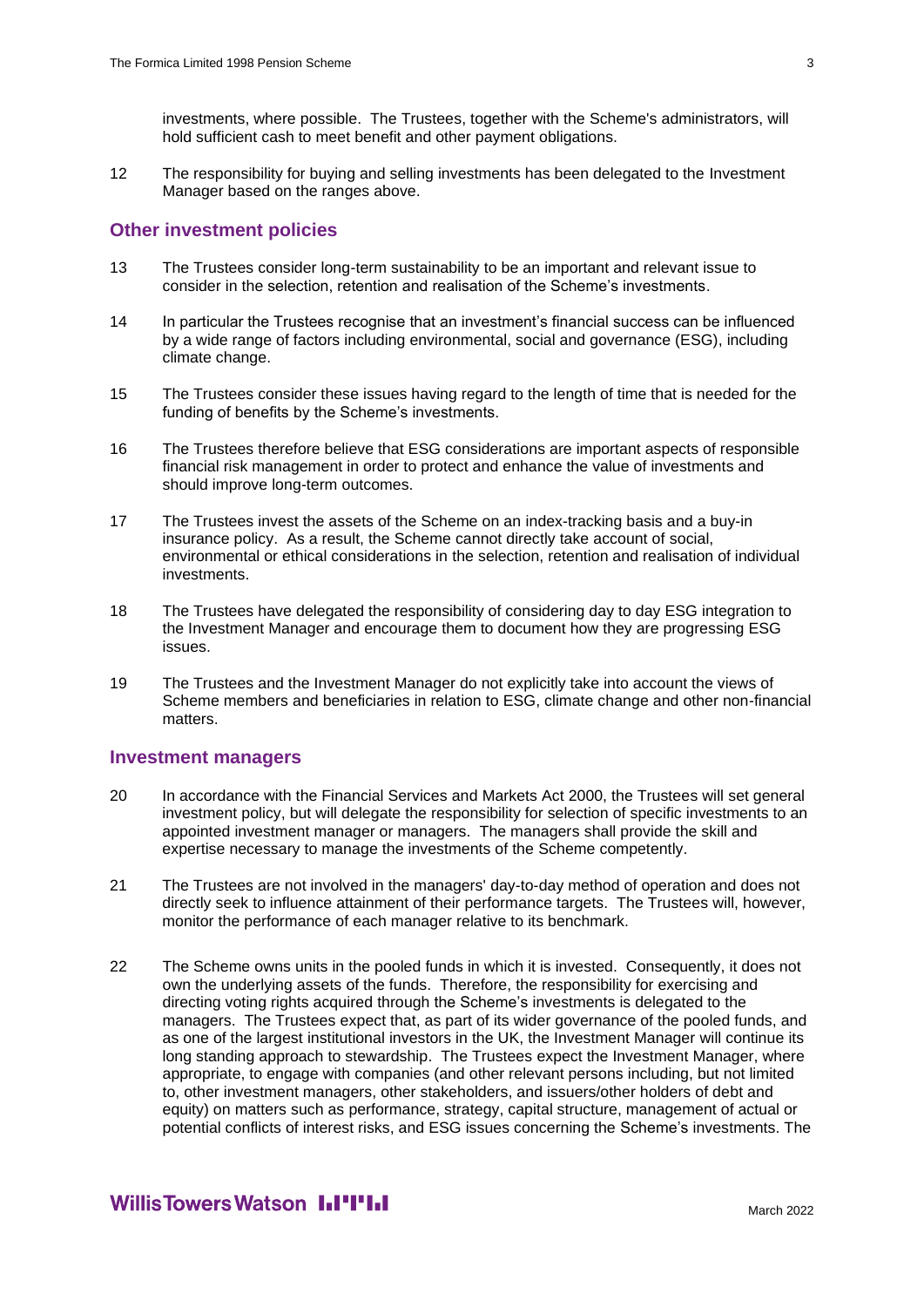Trustees believe such engagement incentivises the Investment Manager to protect and enhance the long-term value of its investments.

23 The Trustees understand that the Investment Manager's corporate governance policies reflect the key principles of socially responsible investment.

#### **Alignment**

- 24 Alignment between a manager's management of the Scheme's assets and the Trustees' policies and objectives are a fundamental part of the appointment process of a new manager. When investing in a pooled investment vehicle, the Trustees will ensure the investment objectives and guidelines of the vehicle are consistent with its own objectives. To maintain alignment, managers are provided with the most recent version of the Scheme's Statement of Investment Principles on an annual basis and are asked to confirm that the management of the assets is consistent with those policies relevant to the mandate in question.
- 25 Should the Trustees' monitoring process reveal that a manager's portfolio is not aligned with the Trustees' policies, the Trustees will engage with the manager further to encourage alignment.
- 26 For most of the Scheme's investments, the Trustees expect the managers to invest with a medium to long time horizon, and to use their engagement activity to drive improved performance over these periods.
- 27 The Trustees appoint the Scheme's managers with an expectation of a long-term partnership, which encourages active ownership of the Scheme's assets. When assessing a manager's performance, the focus is on longer-term outcomes, and the Trustees would not expect to terminate a manager's appointment based purely on short-term performance. However, a manager's appointment could be terminated within a shorter timeframe due to other factors such as a significant change in business structure or the investment team.

#### **Fees**

- 28 The Investment Manager is paid an ad valorem fee, in line with normal market practice, for a given scope of services which includes consideration of long-term factors and engagement.
- 29 The Trustees review the costs incurred in managing the Scheme's assets regularly, which includes the costs associated with portfolio turnover. In assessing the appropriateness of the portfolio turnover costs at an individual manager level, the Trustees will have regard to the actual portfolio turnover and how this compares with the expected turnover range for that mandate.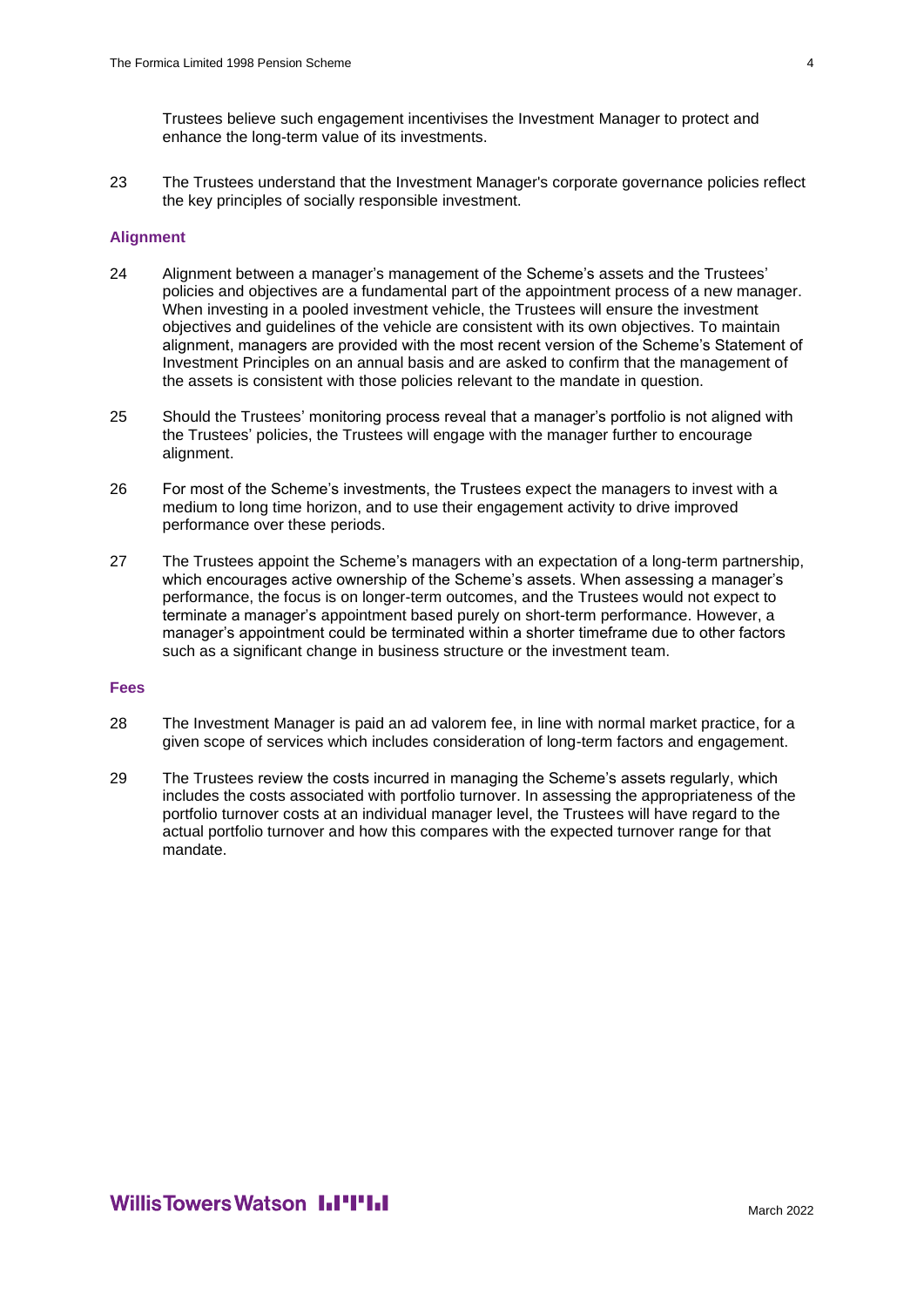# **Managing risk**

30 The Trustees recognise several risks involved in the investment of the Scheme's assets:

| <b>Risk</b>                       | <b>How is it monitored?</b>                                                                                                       | How is it mitigated?                                                                                                                                                                                                           |
|-----------------------------------|-----------------------------------------------------------------------------------------------------------------------------------|--------------------------------------------------------------------------------------------------------------------------------------------------------------------------------------------------------------------------------|
| Deficit                           | By assessing the progress of the<br>actual growth of the liabilities relative<br>to the selected investment policy                | By setting an investment policy with<br>appropriate regard to the expected risk<br>and return relative to the expected<br>growth of liabilities, and through the<br>purchase of a buy-in insurance policy                      |
| Liquidity                         | By the level of cashflow required by<br>the Scheme over a specified period                                                        | The Scheme's administrators assess<br>the level of cash required to limit the<br>impact of the cash flow requirements<br>on the investment policy and through<br>holding assets of appropriate liquidity                       |
| Currency                          | Through the level of exposure to non-<br>Sterling denominated assets                                                              | Investing a proportion of the Scheme's<br>overseas asset holdings in funds<br>which hedge their exposure to<br>overseas currencies and hence reduce<br>the impact of exchange rate<br>movements on the Scheme's asset<br>value |
| Interest<br>rate and<br>inflation | By comparing the likely movement in<br>the Scheme's liabilities and assets<br>due to movements in inflation and<br>interest rates | Holding assets that respond to<br>changes in interest rates and inflation<br>in a similar way to the liabilities, and<br>through the purchase of a buy-in<br>insurance policy                                                  |
| Sponsor                           | By receiving regular financial updates<br>from the Employer and periodic<br>independent covenant assessments                      | By agreed actuarial assumptions for<br>funding which reflect the level of<br>sponsor covenant risk, supported by<br>additional contributions from the<br>Employer as required.                                                 |

### Signed: Date:

Name:

Authorised for and on behalf of the Trustees of the Scheme